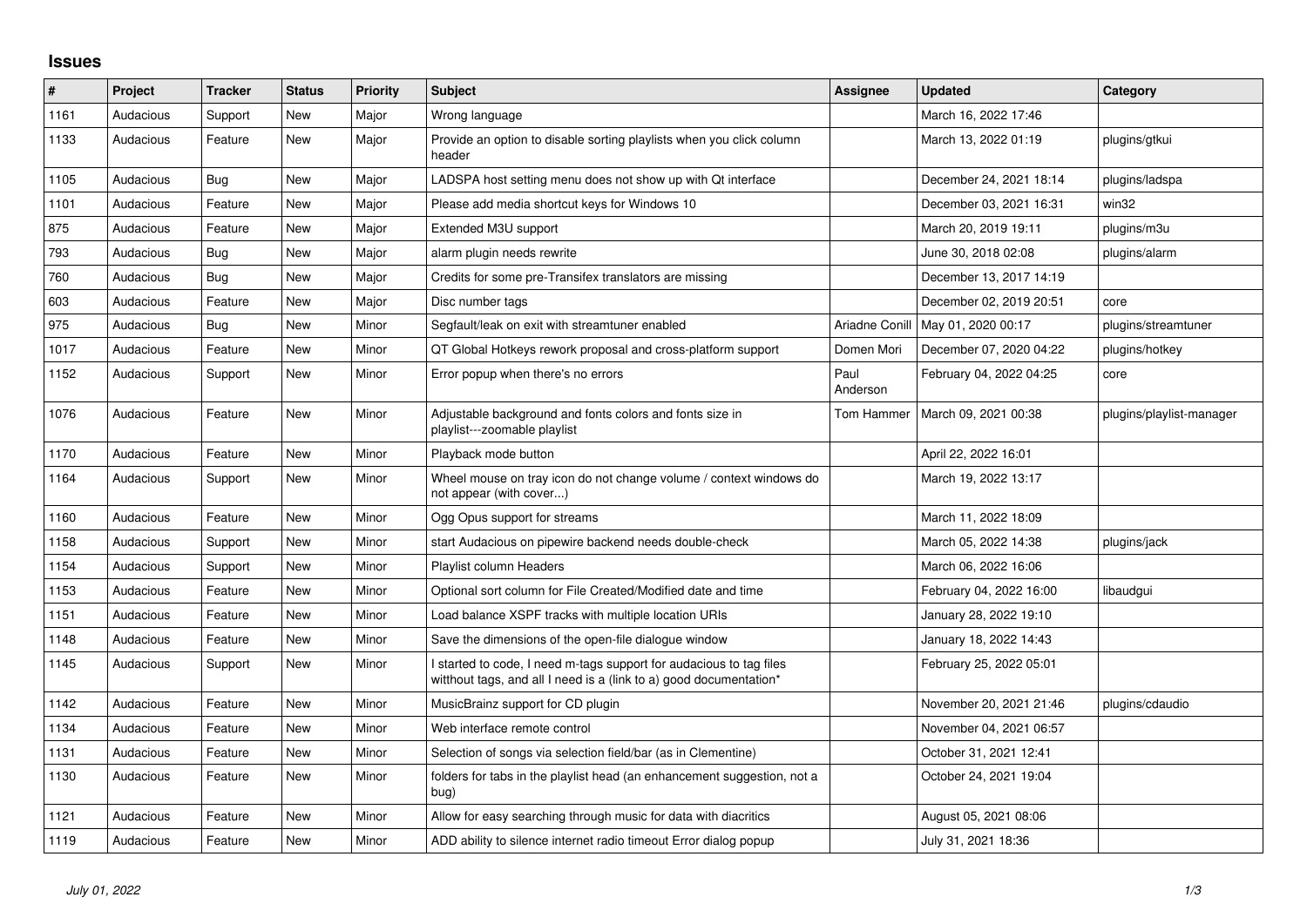| #    | Project   | Tracker    | <b>Status</b> | <b>Priority</b> | Subject                                                                                             | <b>Assignee</b> | <b>Updated</b>          | Category            |
|------|-----------|------------|---------------|-----------------|-----------------------------------------------------------------------------------------------------|-----------------|-------------------------|---------------------|
| 1118 | Audacious | Feature    | New           | Minor           | Clicking on the "File path" column of the playlist does not sort as<br>expected.                    |                 | August 27, 2021 22:38   | libaudcore          |
| 1116 | Audacious | Feature    | New           | Minor           | feature request: miniview mode with QT or GTK interace                                              |                 | February 08, 2022 06:53 |                     |
| 1108 | Audacious | Feature    | New           | Minor           | HTTPS support for Windows builds                                                                    |                 | December 27, 2021 04:45 | plugins/neon        |
| 1106 | Audacious | Bug        | New           | Minor           | Could not communicate with last.fm: Error in the HTTP2 framing layer.                               |                 | June 15, 2021 21:30     | plugins/scrobbler2  |
| 1099 | Audacious | Feature    | New           | Minor           | Per-track ReplayGain shouldn't be enabled by default                                                |                 | May 09, 2021 13:41      |                     |
| 1098 | Audacious | Feature    | New           | Minor           | Hide empty Services playlist sub-menu                                                               |                 | May 10, 2021 09:25      | libaudgui           |
| 1097 | Audacious | Feature    | New           | Minor           | Replace the volume button with a horizontal scale                                                   |                 | May 17, 2021 00:21      |                     |
| 1096 | Audacious | Feature    | New           | Minor           | Calculate and show selection stats in the status bar                                                |                 | May 10, 2021 03:06      |                     |
| 1095 | Audacious | Feature    | New           | Minor           | Ctrl + $Z$ / R to undo / redo changes to playlist                                                   |                 | May 07, 2021 18:42      |                     |
| 1093 | Audacious | Feature    | New           | Minor           | Make the Song Dialog (Qt) window wider by default                                                   |                 | May 17, 2021 15:36      |                     |
| 1092 | Audacious | Feature    | New           | Minor           | Reread metadata on play option                                                                      |                 | April 30, 2021 03:35    |                     |
| 1091 | Audacious | Feature    | New           | Minor           | Built-in lyrics support                                                                             |                 | April 28, 2021 18:24    |                     |
| 1088 | Audacious | Feature    | New           | Minor           | plugin: status icon: ADD option to select tray mouse Middle Click action                            |                 | April 11, 2021 12:05    | plugins/statusicon  |
| 1082 | Audacious | Feature    | New           | Minor           | File writer option to pad track numbers with leading zeros                                          |                 | March 31, 2021 00:15    | plugins/filewriter  |
| 1072 | Audacious | Feature    | New           | Minor           | QT AOSD plugin                                                                                      |                 | February 17, 2021 21:18 | plugins/aosd        |
| 1071 | Audacious | Feature    | New           | Minor           | Linkage could be improved for packagers.                                                            |                 | March 31, 2021 00:32    |                     |
| 1067 | Audacious | Feature    | New           | Minor           | Equalizer adjustments are coarse.                                                                   |                 | February 11, 2021 10:09 |                     |
| 1066 | Audacious | Feature    | New           | Minor           | Allow Equalizer window to be resized.                                                               |                 | February 11, 2021 10:05 |                     |
| 1058 | Audacious | Feature    | New           | Minor           | Allow changing the language/locale in settings                                                      |                 | January 30, 2021 18:11  |                     |
| 1057 | Audacious | Feature    | New           | Minor           | Matroska (mka) chapter support                                                                      |                 | August 27, 2021 22:54   |                     |
| 1048 | Audacious | Feature    | New           | Minor           | PipeWire support                                                                                    |                 | May 04, 2022 19:36      |                     |
| 1047 | Audacious | Feature    | New           | Minor           | Stop playing after any chosen track                                                                 |                 | December 29, 2020 01:23 |                     |
| 1046 | Audacious | Feature    | New           | Minor           | Add all id3v2 frames in the settings of Playlist available columns                                  |                 | December 28, 2020 21:14 | plugins/gtkui       |
| 1014 | Audacious | Bug        | New           | Minor           | Some .VGM/.VGZ files fail to play                                                                   |                 | August 17, 2020 15:29   | plugins/console     |
| 1013 | Audacious | Feature    | New           | Minor           | Request re Album Art using music file metatag                                                       |                 | August 03, 2020 22:48   |                     |
| 1011 | Audacious | Feature    | New           | Minor           | Visible separator of folders in the playlist                                                        |                 | July 18, 2020 16:10     |                     |
| 996  | Audacious | Feature    | New           | Minor           | Refine playlists when searching (search all playlists)                                              |                 | June 16, 2020 09:58     |                     |
| 995  | Audacious | Feature    | New           | Minor           | Add star rating to songs                                                                            |                 | June 16, 2020 09:56     |                     |
| 993  | Audacious | <b>Bug</b> | New           | Minor           | Lyrics for streamed content are written to cache but not read.                                      |                 | June 07, 2020 13:10     | plugins/lyricwiki   |
| 987  | Audacious | Feature    | New           | Minor           | Closing of Search Library tool by same method as opening it                                         |                 | May 13, 2020 00:15      |                     |
| 973  | Audacious | <b>Bug</b> | New           | Minor           | "snd pcm recover failed" alsa error and "String leaked" warnings                                    |                 | August 28, 2021 08:52   |                     |
| 969  | Audacious | Feature    | New           | Minor           | streamtuner plugin: Please add column-sortability, or at least sort<br>alphabetically by 1st column |                 | June 16, 2020 09:54     | plugins/streamtuner |